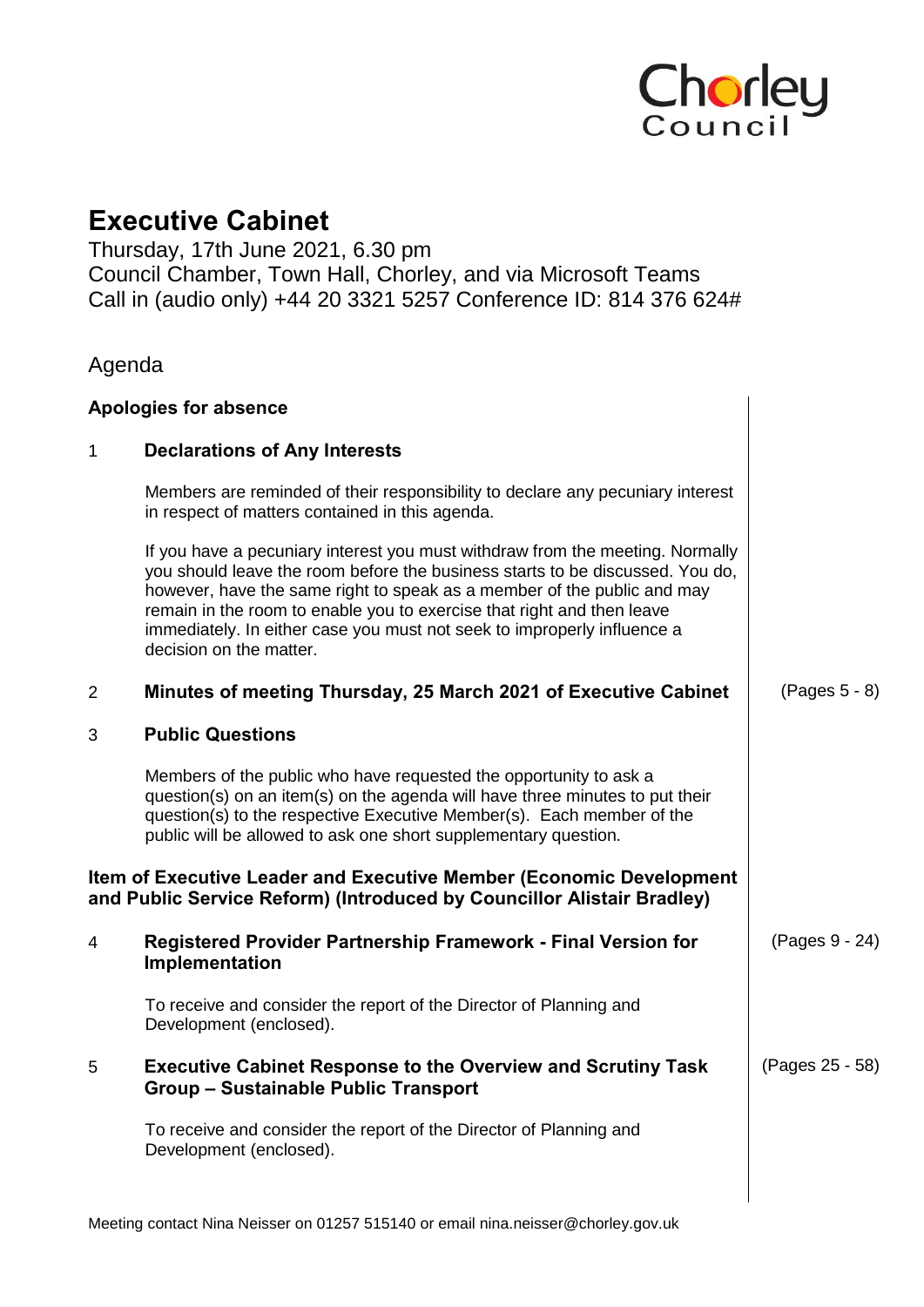| Item of Deputy Executive Leader and Executive Member (Resources)<br>(Introduced by Councillor Peter Wilson)                                                                                                                                                                                                                                                                                                                                                                                                                                                                                                                                                                                                                                                                     |                                                                                                                                                                                                  |
|---------------------------------------------------------------------------------------------------------------------------------------------------------------------------------------------------------------------------------------------------------------------------------------------------------------------------------------------------------------------------------------------------------------------------------------------------------------------------------------------------------------------------------------------------------------------------------------------------------------------------------------------------------------------------------------------------------------------------------------------------------------------------------|--------------------------------------------------------------------------------------------------------------------------------------------------------------------------------------------------|
| <b>Revenue and Capital Budget Monitoring 20-21 Outturn</b>                                                                                                                                                                                                                                                                                                                                                                                                                                                                                                                                                                                                                                                                                                                      | (Pages 59 - 82)                                                                                                                                                                                  |
| To receive and consider the report of the Director of Finance (enclosed).                                                                                                                                                                                                                                                                                                                                                                                                                                                                                                                                                                                                                                                                                                       |                                                                                                                                                                                                  |
| <b>Quarter Four Performance Report 2020/21</b>                                                                                                                                                                                                                                                                                                                                                                                                                                                                                                                                                                                                                                                                                                                                  | (Pages 83 -<br>100)                                                                                                                                                                              |
| To receive and consider the report of the Deputy Chief Executive (enclosed).                                                                                                                                                                                                                                                                                                                                                                                                                                                                                                                                                                                                                                                                                                    |                                                                                                                                                                                                  |
| <b>HR and Payroll System</b>                                                                                                                                                                                                                                                                                                                                                                                                                                                                                                                                                                                                                                                                                                                                                    | (Pages 101 -<br>106)                                                                                                                                                                             |
| To receive and consider the report of the Deputy Chief Executive (enclosed).                                                                                                                                                                                                                                                                                                                                                                                                                                                                                                                                                                                                                                                                                                    |                                                                                                                                                                                                  |
|                                                                                                                                                                                                                                                                                                                                                                                                                                                                                                                                                                                                                                                                                                                                                                                 |                                                                                                                                                                                                  |
| <b>Neighbourhood Working</b>                                                                                                                                                                                                                                                                                                                                                                                                                                                                                                                                                                                                                                                                                                                                                    | (Pages 107 -<br>122)                                                                                                                                                                             |
| To receive and consider the report of the Director of Communities (enclosed).                                                                                                                                                                                                                                                                                                                                                                                                                                                                                                                                                                                                                                                                                                   |                                                                                                                                                                                                  |
| <b>LCC Holiday Activity and Food Programme (HAF)</b>                                                                                                                                                                                                                                                                                                                                                                                                                                                                                                                                                                                                                                                                                                                            |                                                                                                                                                                                                  |
| To receive and consider the report of the Director of Communities (to follow).                                                                                                                                                                                                                                                                                                                                                                                                                                                                                                                                                                                                                                                                                                  | (To Follow)                                                                                                                                                                                      |
|                                                                                                                                                                                                                                                                                                                                                                                                                                                                                                                                                                                                                                                                                                                                                                                 |                                                                                                                                                                                                  |
| <b>Housing Enforcement Policy 2021</b>                                                                                                                                                                                                                                                                                                                                                                                                                                                                                                                                                                                                                                                                                                                                          | (To Follow)                                                                                                                                                                                      |
| To receive and consider the report of the Director of Communities (to follow).                                                                                                                                                                                                                                                                                                                                                                                                                                                                                                                                                                                                                                                                                                  |                                                                                                                                                                                                  |
| <b>Exclusion of the Public and Press</b>                                                                                                                                                                                                                                                                                                                                                                                                                                                                                                                                                                                                                                                                                                                                        |                                                                                                                                                                                                  |
| To consider the exclusion of the press and public for the following items of<br>business on the ground that it involves the likely disclosure of exempt<br>information as defined in Paragraph 3 of Part 1 of Schedule 12A to the Local<br>Government Act 1972.                                                                                                                                                                                                                                                                                                                                                                                                                                                                                                                 |                                                                                                                                                                                                  |
| By Virtue of Paragraph 3: Information relating to the financial or business<br>affairs of any particular person (including the authority holding that information)<br>Condition:<br>Information is not exempt if it is required to be registered under-<br>The Companies Act 1985<br>The Friendly Societies Act 1974<br>The Friendly Societies Act 1992<br>The Industrial and Provident Societies Acts 1965 to 1978<br>The Building Societies Act 1986 (recorded in the public file of any building<br>society, within the meaning of the Act)<br>The Charities Act 1993<br>Information is exempt to the extent that, in all the circumstances of the case,<br>the public interest in maintaining the exemption outweighs the public interest in<br>disclosing the information. |                                                                                                                                                                                                  |
|                                                                                                                                                                                                                                                                                                                                                                                                                                                                                                                                                                                                                                                                                                                                                                                 | Item of Executive Member (Early Intervention) (Introduced by Councillor<br><b>Bev Murray)</b><br>Item of Executive Member (Homes and Housing) (Introduced by<br><b>Councillor Peter Gabbott)</b> |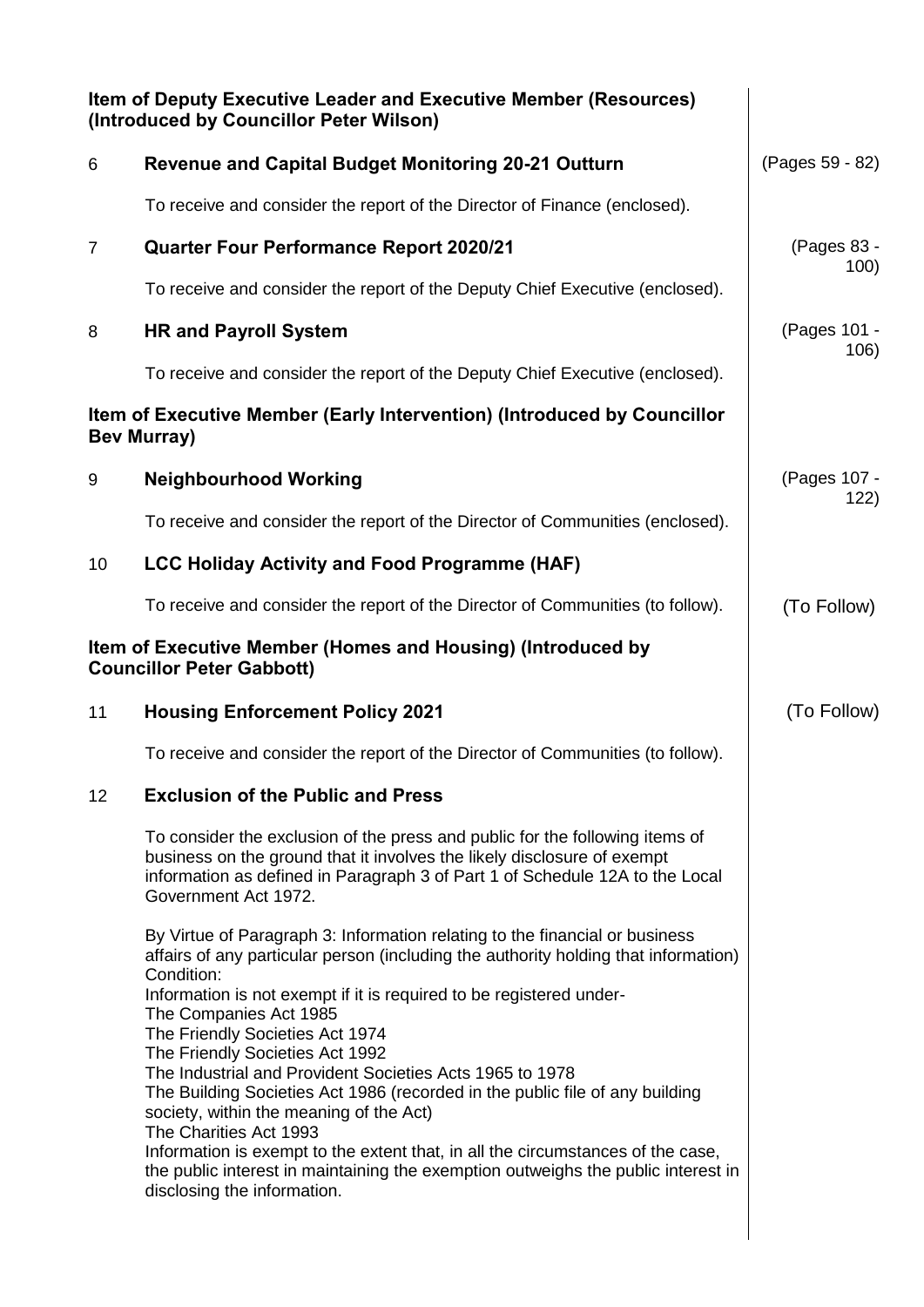|    | Information is not exempt if it relates to proposed development for which the<br>local planning authority may grant itself planning permission pursuant to<br>Regulation 3 of the Town & Country Planning General Regulations 1992(a). |                      |
|----|----------------------------------------------------------------------------------------------------------------------------------------------------------------------------------------------------------------------------------------|----------------------|
| 13 | Item of Executive Leader and Executive Member (Economic<br>Development and Public Service Reform) (Introduced by<br><b>Councillor Alistair Bradley)</b>                                                                                |                      |
| 14 | <b>Allocation of CIL - Chorley Health Centre</b>                                                                                                                                                                                       | (Pages 123 -<br>138) |
|    | To receive and consider the report of the Director of Planning and<br>Development (enclosed).                                                                                                                                          |                      |
| 15 | Viability of the Local Plan and Review of CIL Procurement                                                                                                                                                                              | (Pages 139 -<br>170) |
|    | To receive and consider the report of the Director of Planning and<br>Development (enclosed).                                                                                                                                          |                      |
| 16 | <b>Pod Development Site Pall Mall Chorley</b>                                                                                                                                                                                          | (Pages 171 -<br>204) |
|    | To receive and consider the report of the Director of Commercial Services<br>(enclosed).                                                                                                                                               |                      |
| 17 | <b>Market Walk Rents Position</b>                                                                                                                                                                                                      | (Pages 205 -<br>214) |
|    | To receive and consider the report of the Director of Commercial Services<br>(enclosed).                                                                                                                                               |                      |
|    | Item of Deputy Executive Leader and Executive Member (Resources)<br>(Introduced by Councillor Peter Wilson)                                                                                                                            |                      |
| 18 | <b>Insurance Portfolio Procurement Proposals</b>                                                                                                                                                                                       | (To Follow)          |
|    | To receive and consider the report of the Director of Governance (to follow).                                                                                                                                                          |                      |
| 19 | Grant of a lease - Unit 3, Flat Iron Parade, Market Walk                                                                                                                                                                               | (Pages 215 -<br>218) |
|    | To receive and consider the report of the Director of Commercial Services<br>(enclosed).                                                                                                                                               |                      |
| 20 | Approval of Tender Evaluation Criteria for Security/Concierge<br><b>Services</b>                                                                                                                                                       | (Pages 219 -<br>224) |
|    | To receive and consider the report of the Director of Commercial Services<br>(enclosed).                                                                                                                                               |                      |
| 21 | <b>Procurement of Electrical Contractor to Undertake Planned and</b><br><b>Reactive Maintenance</b>                                                                                                                                    |                      |
|    | To receive and consider the report of the Director of Commercial Services (to                                                                                                                                                          | (To Follow)          |
|    | follow).                                                                                                                                                                                                                               |                      |